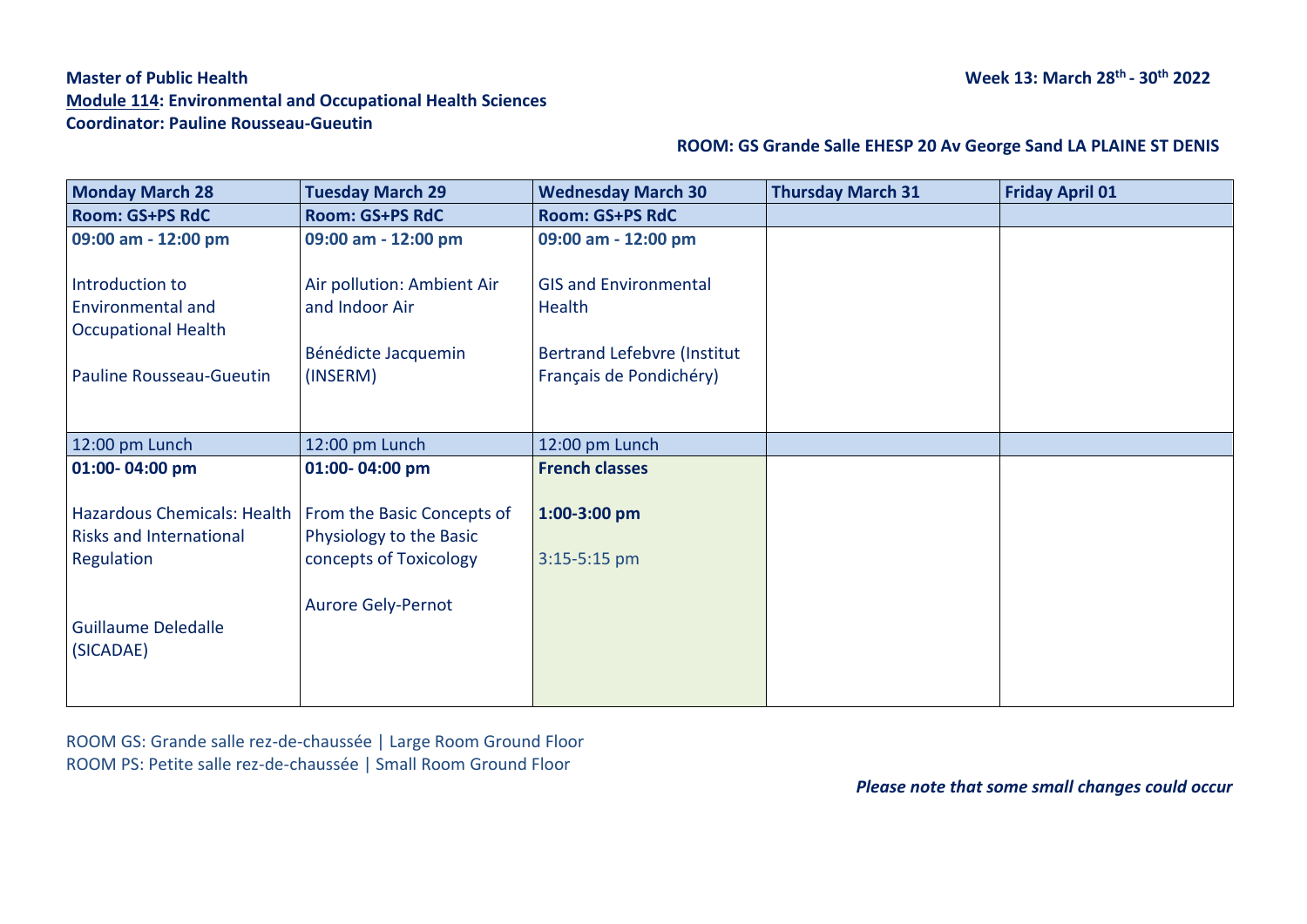# **Master of Public Health Module 114: Environmental and Occupational Health Sciences Coordinator: Pauline Rousseau-Gueutin**

### **ROOM: GS Grande Salle EHESP 20 Av George Sand LA PLAINE ST DENIS**

| <b>Monday April 4</b>     | <b>Tuesday April 5</b>    | <b>Wednesday April 6</b>                                         | <b>Thursday April 7</b> | <b>Friday April 8</b> |
|---------------------------|---------------------------|------------------------------------------------------------------|-------------------------|-----------------------|
| <b>Room: GS+PS RdC</b>    | <b>Room: GS+PS RdC</b>    | <b>Room: GS+PS RdC</b>                                           |                         |                       |
| 09:00 am - 12:00 pm       | 09:00 am - 12:00 pm       | 09:00 am - 12:00 pm                                              |                         |                       |
| <b>Planetary Health</b>   | <b>Planetary Health</b>   | <b>Healthy Urban Planning:</b><br><b>Concepts and Principles</b> |                         |                       |
| Andres Garchitorena (IRD) | Andres Garchitorena (IRD) | Anne Roué-Le Gall                                                |                         |                       |
| 12:00 pm Lunch            | 12:00 pm Lunch            | 12:00 pm Lunch                                                   |                         |                       |
| 01:00-4:00 pm             | 01:00-4:00 pm             | <b>French classes</b>                                            |                         |                       |
|                           |                           | <b>FINAL TEST</b>                                                |                         |                       |
| <b>Planetary Health</b>   | <b>Planetary Health</b>   |                                                                  |                         |                       |
|                           |                           | 1:00-3:00 pm                                                     |                         |                       |
| Andres Garchitorena (IRD) | Andres Garchitorena (IRD) |                                                                  |                         |                       |
|                           |                           |                                                                  |                         |                       |
|                           |                           |                                                                  |                         |                       |
|                           |                           |                                                                  |                         |                       |
|                           |                           |                                                                  |                         |                       |
|                           |                           |                                                                  |                         |                       |
|                           |                           |                                                                  |                         |                       |
|                           |                           | 3:15-5:15 pm                                                     |                         |                       |

ROOM GS: Grande salle rez-de-chaussée | Large Room Ground Floor ROOM PS: Petite salle rez-de-chaussée | Small Room Ground Floor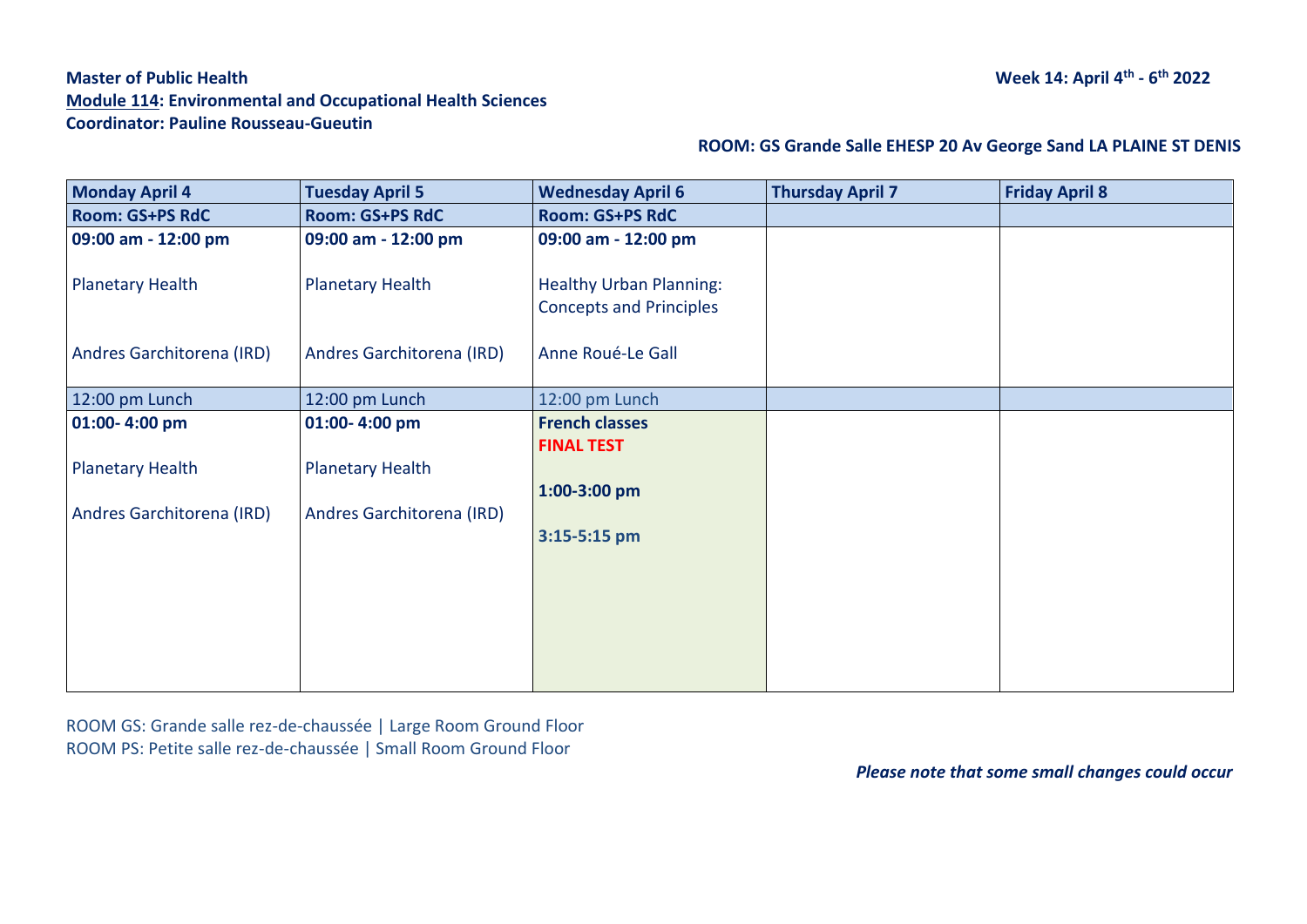# **Master of Public Health Module 115: Environmental and Occupational Health Sciences Coordinator: Pauline Rousseau-Gueutin**

### **ROOM: GS Grande Salle EHESP 20 Av George Sand LA PLAINE ST DENIS**

| <b>Monday April 11</b>     | <b>Tuesday April 12</b>         | <b>Wednesday April 13</b>        | <b>Thursday April 14</b> | <b>Friday April 15</b> |
|----------------------------|---------------------------------|----------------------------------|--------------------------|------------------------|
| <b>Room: GS+PS RdC</b>     | <b>Room: GS+PS RdC</b>          | <b>Room: GS+PS RdC</b>           |                          |                        |
| 09:00 am - 12:00 pm        | 09:00 am - 12:00 pm             | 09:00 am - 12:00 pm              |                          |                        |
| <b>Occupational Health</b> | <b>Occupational Health</b>      | <b>Occupational Epidemiology</b> |                          |                        |
| John Ballard (At Work      | John Ballard (At Work           | Emilie Counil (INED)             |                          |                        |
| Partnership)               | Partnership)                    |                                  |                          |                        |
|                            |                                 |                                  |                          |                        |
|                            |                                 | 12:00 pm Lunch                   |                          | 12:00 pm Lunch         |
| 01:00-4:00 pm              | <b>Healthy Urban Planning:</b>  | 01:00-4:00 pm                    |                          |                        |
|                            | <b>Concepts and Principles:</b> |                                  |                          |                        |
| <b>Occupational Health</b> | Study case                      | <b>Occupational Epidemiology</b> |                          |                        |
| John Ballard (At Work      | Anne Roué-Le Gall               | Emilie Counil (INED)             |                          |                        |
| Partnership)               | Urbaset team                    |                                  |                          |                        |
|                            |                                 |                                  |                          |                        |
|                            |                                 |                                  |                          |                        |

ROOM GS: Grande salle rez-de-chaussée | Large Room Ground Floor ROOM PS: Petite salle rez-de-chaussée | Small Room Ground Floor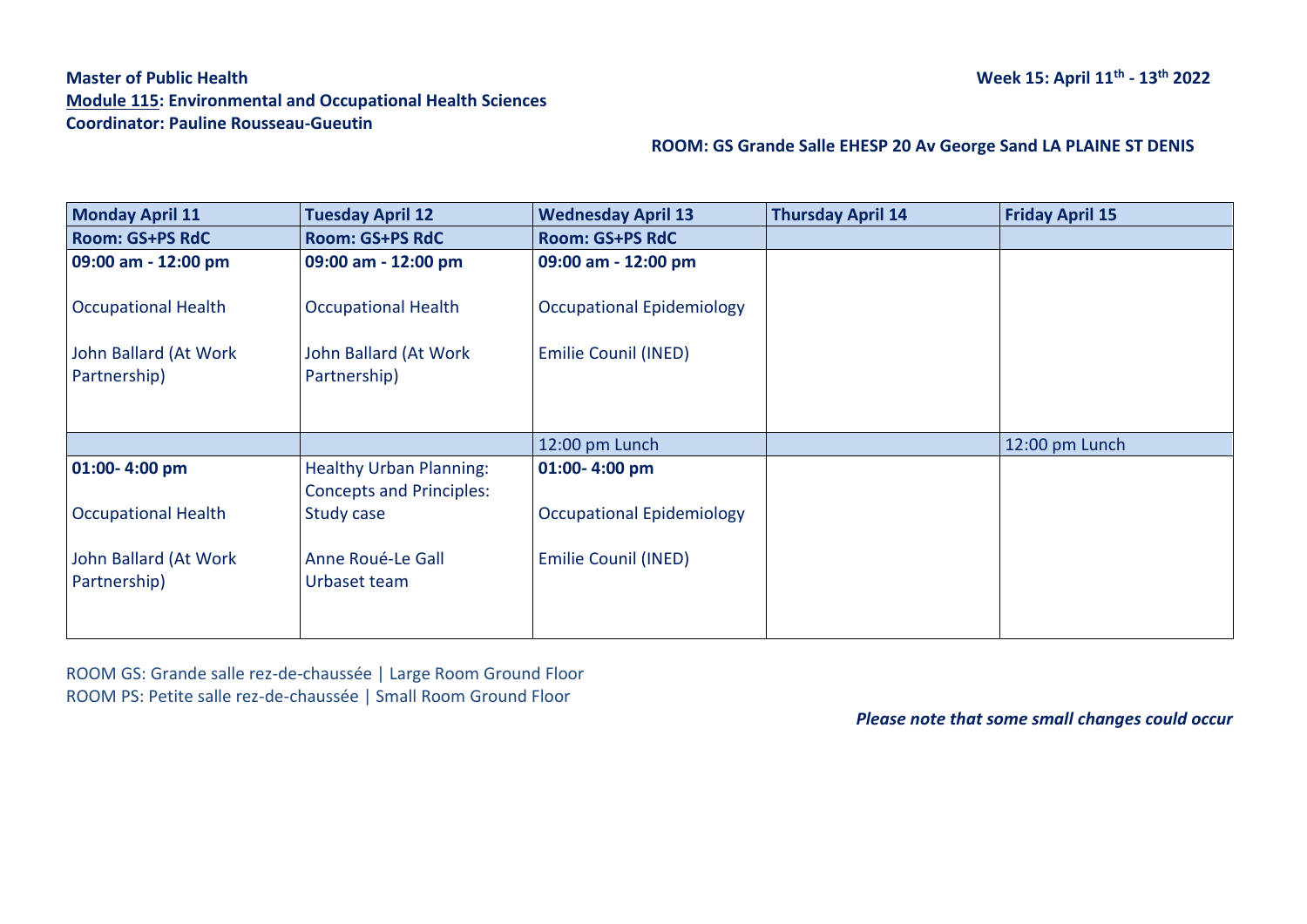# **Master of Public Health Week 16: April 19th – 21st 2022 Module 115: Environmental and Occupational Health Sciences Coordinator: Pauline Rousseau-Gueutin**

### **ROOM: GS Grande Salle EHESP 20 Av George Sand LA PLAINE ST DENIS**

| <b>Monday April 18</b> | <b>Tuesday April 19</b>         | <b>Wednesday April 20</b>            | <b>Thursday April 21</b>           | <b>Friday April 22</b> |
|------------------------|---------------------------------|--------------------------------------|------------------------------------|------------------------|
| <b>Room: GS+PS RdC</b> | <b>Room: GS+PS RdC</b>          | <b>Room: GS+PS RdC</b>               |                                    |                        |
|                        | 09:00 am - 12:00 pm             | 09:00 am - 12:00 pm                  |                                    |                        |
|                        | Introduction                    |                                      |                                    |                        |
| <b>EASTER Holiday</b>  |                                 | <b>Microbial Quality of Drinking</b> |                                    |                        |
|                        |                                 | Water                                |                                    |                        |
|                        |                                 |                                      |                                    |                        |
|                        | Pauline Rousseau-Gueutin,       | Pierre Le Cann                       |                                    |                        |
|                        |                                 |                                      |                                    |                        |
|                        |                                 |                                      |                                    |                        |
|                        | 12:00 pm Lunch                  | 12:00 pm Lunch                       |                                    |                        |
|                        | 01:00-4:00 pm                   | 01:00-4:00 pm                        | 01:00-4:00 pm                      |                        |
|                        |                                 |                                      |                                    |                        |
|                        | Groundwaters: quantity and      | Drinking water: treatment,           | <b>Water Pollution and Health:</b> |                        |
|                        | quality management              | protection and management            | Case Study                         |                        |
|                        |                                 |                                      |                                    |                        |
|                        |                                 |                                      | Pauline Rousseau-Gueutin,          |                        |
|                        | <b>Pauline Rousseau-Gueutin</b> | Ianis Delpla                         | Pierre Le Cann                     |                        |
|                        |                                 |                                      | Ianis Delpla                       |                        |

ROOM GS: Grande salle rez-de-chaussée | Large Room Ground Floor ROOM PS: Petite salle rez-de-chaussée | Small Room Ground Floor